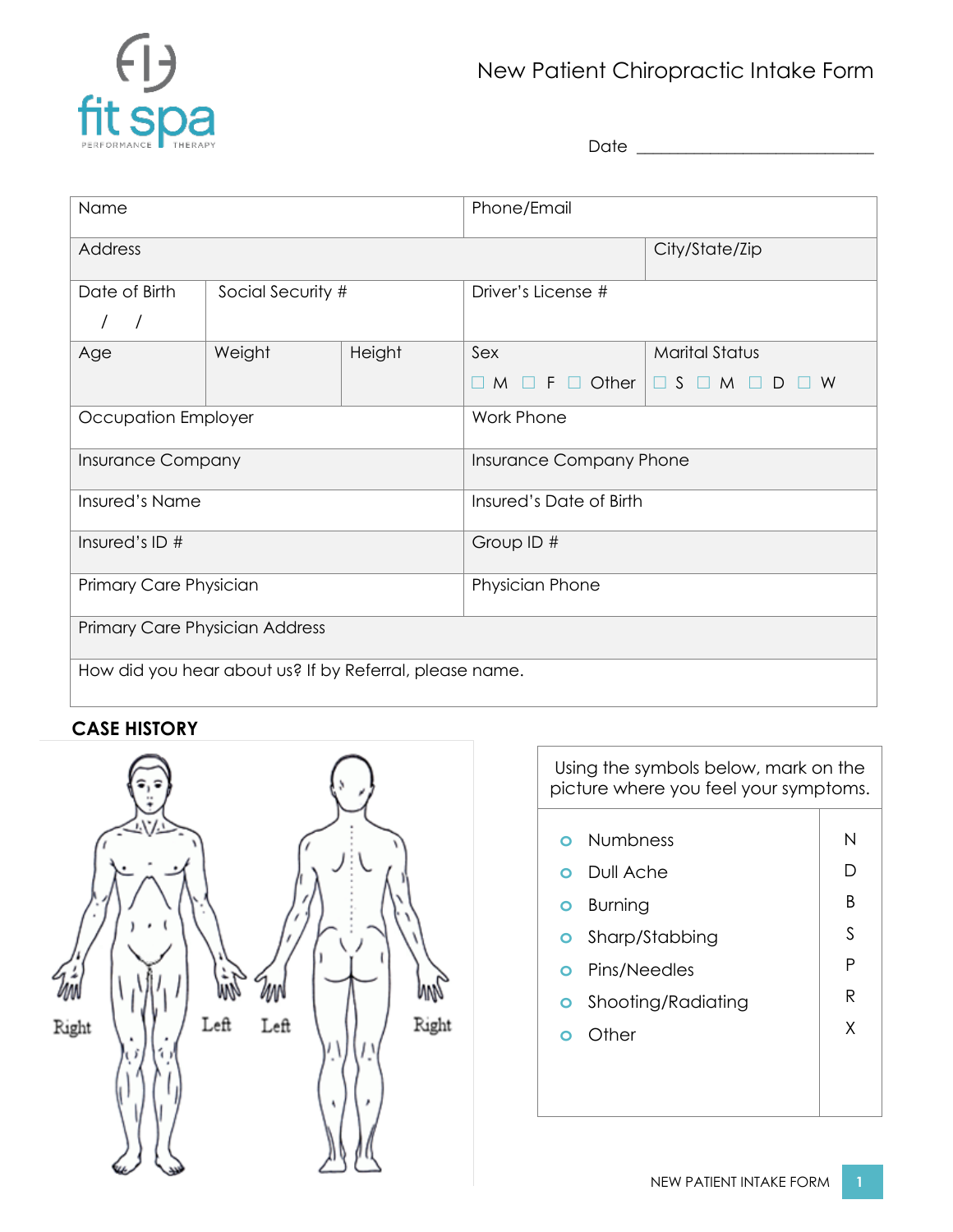

**Please circle degree of pain, "0" being none, "10" being worst possible pain.**

|  |  |  |  |  |  |  |  |  |  |  |  | NO PAIN  0   1   2   3   4   5   6   7   8   9   10   WORST POSSIBLE PAIN |
|--|--|--|--|--|--|--|--|--|--|--|--|---------------------------------------------------------------------------|
|--|--|--|--|--|--|--|--|--|--|--|--|---------------------------------------------------------------------------|

| Present condition due to an injury?                      |  |  |  |  |  |  |
|----------------------------------------------------------|--|--|--|--|--|--|
|                                                          |  |  |  |  |  |  |
| Reason for seeking care/Location of Pain                 |  |  |  |  |  |  |
|                                                          |  |  |  |  |  |  |
| Are the symptoms constant, or do they come and go?       |  |  |  |  |  |  |
| Constant $\Box$ Come and Go<br>H                         |  |  |  |  |  |  |
| What caused these symptoms?                              |  |  |  |  |  |  |
|                                                          |  |  |  |  |  |  |
| Since it began, is this Condition:                       |  |  |  |  |  |  |
| Better <b>D</b> Worse <b>D</b> Same<br>H                 |  |  |  |  |  |  |
| Is this condition interfering with:                      |  |  |  |  |  |  |
| $\Box$ Work $\Box$ Sleep $\Box$ Routine $\Box$ Other     |  |  |  |  |  |  |
| Is this condition worse during certain times of the day? |  |  |  |  |  |  |
| $\Box$ Yes $\Box$ No<br>When?                            |  |  |  |  |  |  |
| List any other doctors seen for this                     |  |  |  |  |  |  |
|                                                          |  |  |  |  |  |  |
| List any diagnosis and type of treatment                 |  |  |  |  |  |  |
|                                                          |  |  |  |  |  |  |
| When did your symptoms begin?                            |  |  |  |  |  |  |
|                                                          |  |  |  |  |  |  |
| Do you consider this condition to be severe?             |  |  |  |  |  |  |
|                                                          |  |  |  |  |  |  |
| What activities aggravate your condition/pain?           |  |  |  |  |  |  |
| What activities lessen your condition/pain?              |  |  |  |  |  |  |
|                                                          |  |  |  |  |  |  |
| What concerns you most about your problem?               |  |  |  |  |  |  |
|                                                          |  |  |  |  |  |  |
| Have you had similar symptoms or injuries before?        |  |  |  |  |  |  |
| Yes (Explain)                                            |  |  |  |  |  |  |
| No                                                       |  |  |  |  |  |  |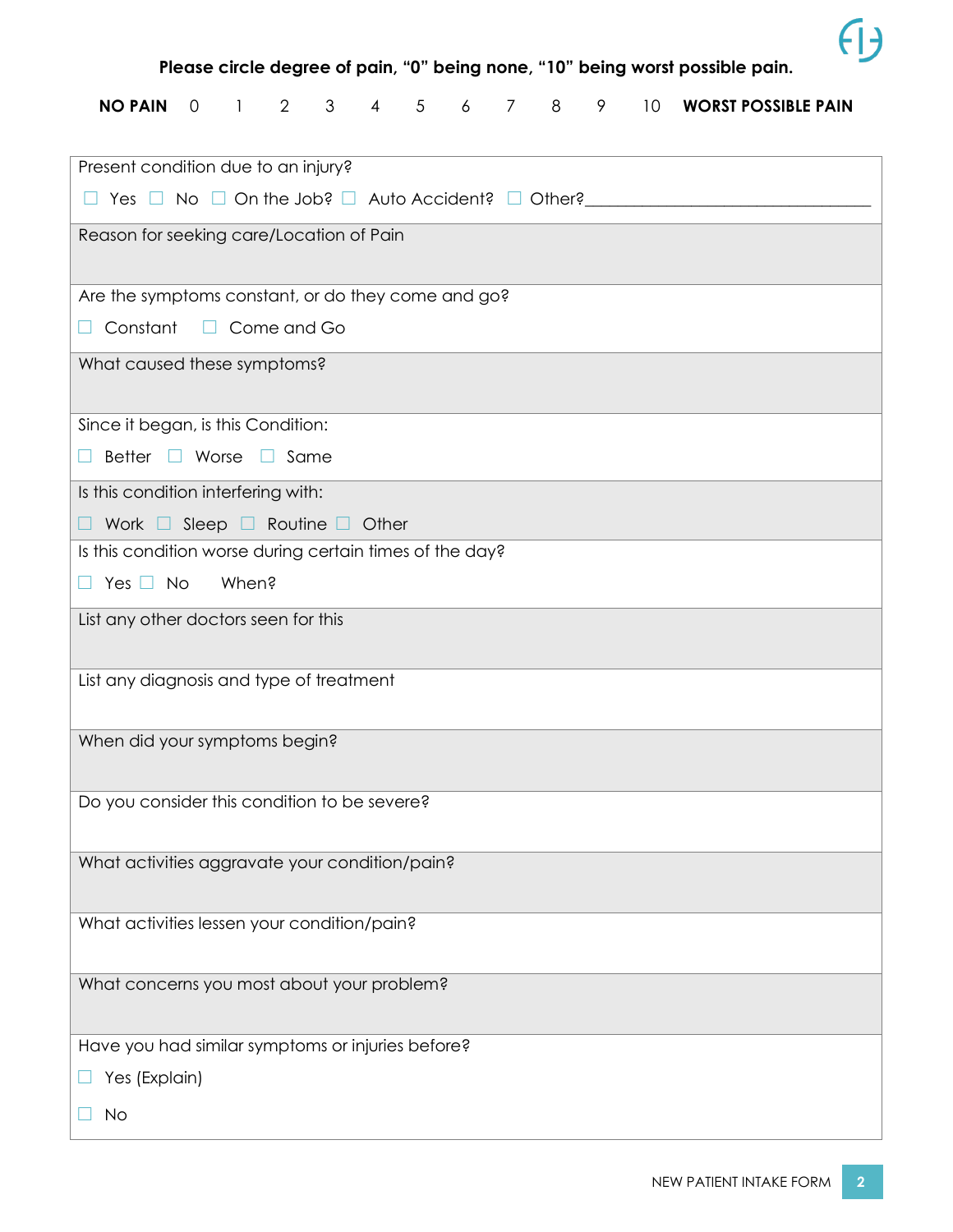#### **PREVIOUS AND FAMILY HISTORY**

| Any other symptoms or health problems?                                                                               |  |  |  |  |  |  |
|----------------------------------------------------------------------------------------------------------------------|--|--|--|--|--|--|
| How do you rate your overall health?                                                                                 |  |  |  |  |  |  |
| Excellent $\Box$ Very Good $\Box$ Good $\Box$ Fair $\Box$<br>Poor                                                    |  |  |  |  |  |  |
| What kind of regular exercise do you perform?                                                                        |  |  |  |  |  |  |
| How often?                                                                                                           |  |  |  |  |  |  |
| $1-2x$ /week<br>$3-4x$ /week $\Box$ 5+x/week<br>$\Box$                                                               |  |  |  |  |  |  |
| Health Conditions of Biological Family Members<br>Unknown                                                            |  |  |  |  |  |  |
| <b>Father/Paternal Grandparents</b><br>Excellent $\square$<br>Very Good<br>Good<br>Fair<br>Poor<br>$\Box$            |  |  |  |  |  |  |
| Mother/Maternal Grandparents<br>Excellent $\square$<br>Very Good<br>Good<br>Fair<br>Poor                             |  |  |  |  |  |  |
| Excellent<br>Very Good<br>Good<br>Fair<br>Poor<br>Brother(s) / Sister(s)                                             |  |  |  |  |  |  |
| Unknown<br>Cause of Death of Biological Family Members                                                               |  |  |  |  |  |  |
| Are you currently taking medication? $\Box$ Yes<br><b>No</b><br>List Current & Past Medications                      |  |  |  |  |  |  |
| Do you take Vitamins/Supplements? $\Box$ Yes<br><b>No</b><br>If yes, type and how often:                             |  |  |  |  |  |  |
| Have you been treated for any health condition by a physician in the last year? $\Box$ Yes<br>No<br>If yes, explain: |  |  |  |  |  |  |
| List the approximate dates of any previous surgeries, hospitalizations or treated conditions not listed<br>above:    |  |  |  |  |  |  |
| What types of activities do you routinely do at work?                                                                |  |  |  |  |  |  |
| Standing $\Box$ Sitting $\Box$ Driving $\Box$ Lifting $\Box$ Computer Work $\Box$ Phone calls $\Box$ Travel          |  |  |  |  |  |  |
| What types of activities do you routinely do outside of work?                                                        |  |  |  |  |  |  |
| Have you or any relative received chiropractic treatment previously? $\Box$ Yes<br><b>No</b>                         |  |  |  |  |  |  |
| If yes, how long ago?<br>What were the results? $\Box$ Great $\Box$ Good $\Box$ Fair $\Box$ Poor                     |  |  |  |  |  |  |
| Sports/Other injuries? $\Box$ Yes $\Box$ No<br>Car Accident(s)? $\Box$ Yes $\Box$ No                                 |  |  |  |  |  |  |
|                                                                                                                      |  |  |  |  |  |  |
| Do you smoke? □ Yes (Packs/Day____) □<br><b>No</b>                                                                   |  |  |  |  |  |  |
| Alcohol? □ Yes □ No<br>Frequency? □ Daily □ Weekly                                                                   |  |  |  |  |  |  |
| Caffeinated drinks per day?<br>Hours/Day at a computer?                                                              |  |  |  |  |  |  |
| Do you sleep well? $\Box$ Yes $\Box$ No Approximate hours slept per night?                                           |  |  |  |  |  |  |
| Sleeping posture? $\Box$ Side $\Box$ Stomach $\Box$ Back                                                             |  |  |  |  |  |  |

 $\theta$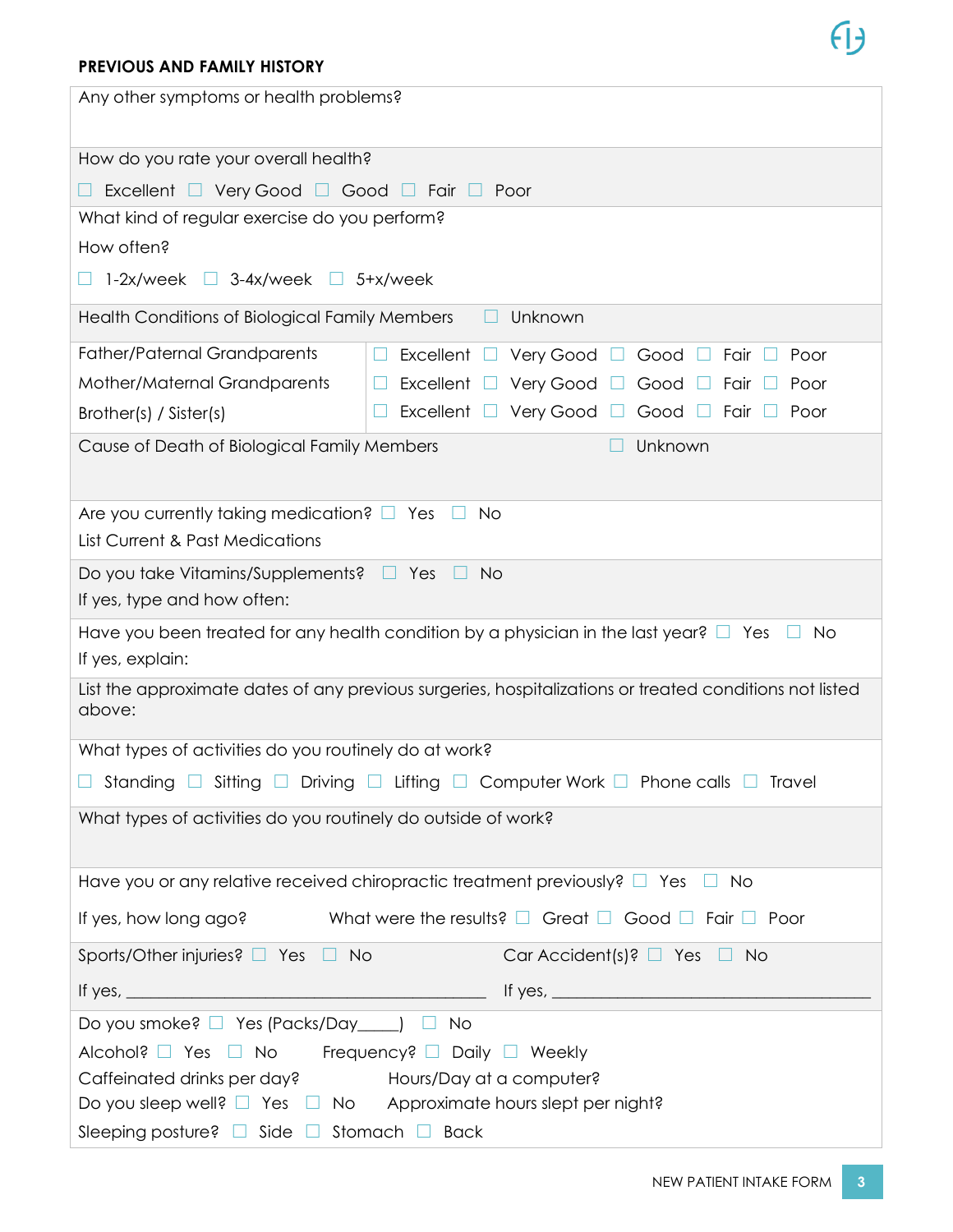On a scale of 1-10, how would you rate your current level of stress?

Is there anything else that you think we should know?

**GENERAL SYMPTOMS** o Convulsions o Dizziness  $\circ$  Fainting o Headache o Nervousness o Numbness o Fatigue o Anxiety o Depression  $\circ$  Irritability o Insomnia/Disturbed Sleep o Other: **EAR/NOSE/THROAT** o Earache o Ear Noises o Enlarged Thyroid o Frequent Colds o Hay Fever o Nasal Blockage o Nose Bleeds o Pain Behind Eyes O Poor Vision  $\bigcirc$  Sinusitis o Sore Throats  $\bigcirc$  Tonsillitis **CARDIO-VASCULAR**  o High Blood Pressure o Heart Attack o Pain over Heart O Poor Circulation o Heart Trouble o Rapid Heart o Slow Heart o Strokes O Swelling Ankle o Varicose Veins o Cold Hands/Feet o Other: **GENITO-URINARY**   $\bigcap$  Blood in Urine o Frequent Urination  $\bigcirc$  Kidney Infection o Painful Urination o Prostate Problems o Loss of Bladder Control **SKIN OR ALLERGIES**  o Boils O Bruising Easily o Dryness o Eczema/Rash/Dermatitis o Hives  $\bigcirc$  Itching  $\circ$  Sensitive Skin o Allergy: **RESPIRATORY**   $O$  Asthma O Chronic Cough o Difficulty Breathing o Spitting Blood o Spitting Phlegm  $\circ$  Wheezing o Other:

#### **Please mark each item below for each sign or symptom you presently have or previously had:**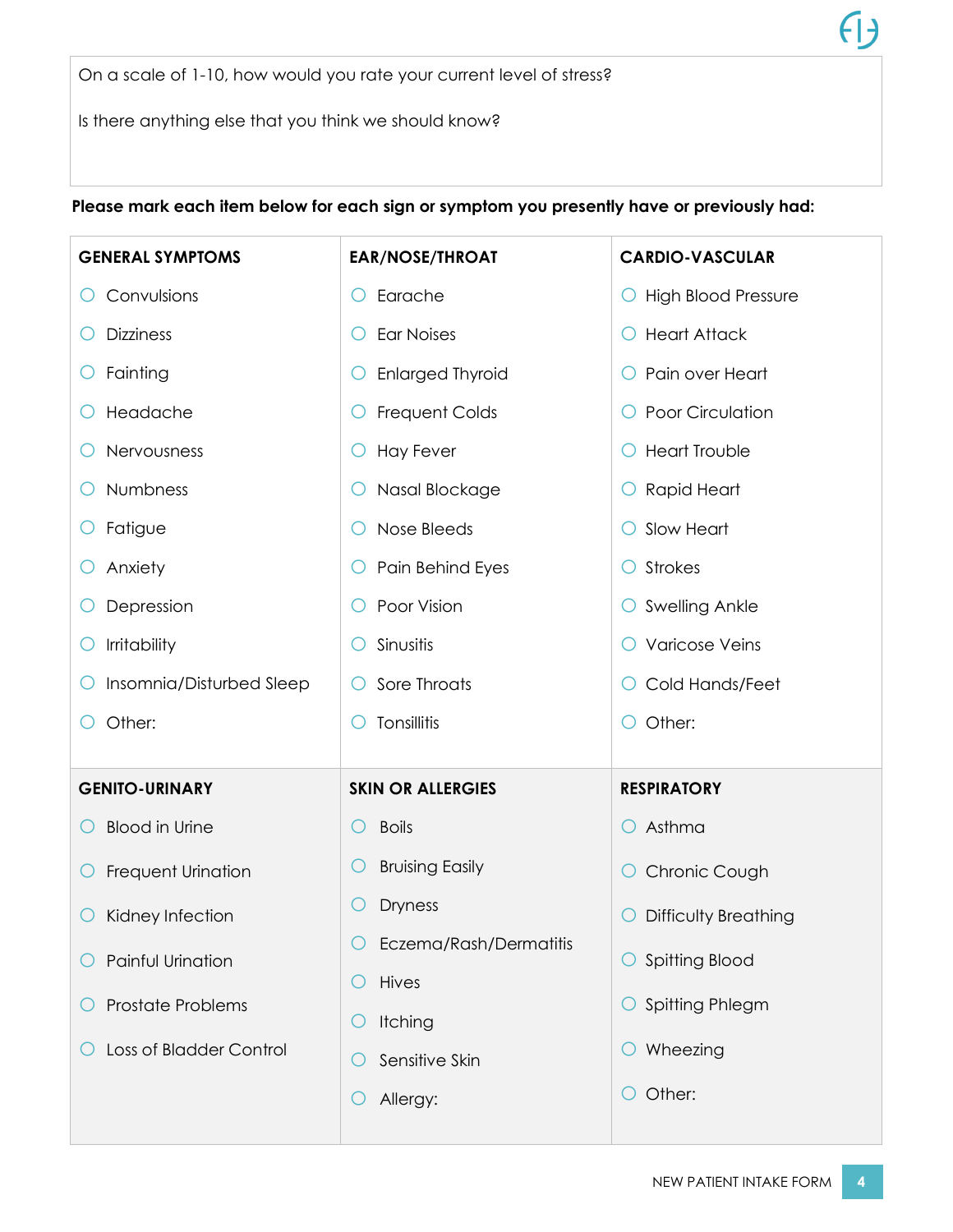| <b>MUSCLES &amp; JOINTS</b>  | <b>GASTRO-INTESTINAL</b>         | <b>FOR WOMEN ONLY</b>                          |
|------------------------------|----------------------------------|------------------------------------------------|
| Low Back Problems<br>Ő       | <b>Belching/Gas</b><br>Ő         | <b>Birth Control</b><br>O                      |
| Pain between Shoulders       | <b>Colon Problems</b><br>O       | Hormone Replacement<br>Ő                       |
| <b>Neck Problems</b>         | Constipation<br>O                | Cramps/Backaches<br>O                          |
| Arm Problems<br>O            | Diarrhea<br>C                    | <b>Excessive Flow</b><br>O                     |
| Leg Problems<br>$\cup$       | <b>Excessive Hunger</b><br>O     | <b>Hot Flashes</b><br>Ő                        |
| Swollen Joints<br>O          | <b>Excessive Thirst</b><br>O     | Irregular Cycle<br>O                           |
| Painful Joints               | <b>Gall Bladder Trouble</b><br>O | Miscarriage<br>Ő                               |
| Stiff Joints                 | Hemorrhoids<br>C                 | Painful Periods<br>C                           |
| Sore Muscles                 | Liver<br>O                       | <b>Vaginal Discharge</b><br>O                  |
| <b>Weak Muscles</b>          | Nausea<br>O                      | <b>Breast Pain</b><br>O                        |
| <b>Walking Problems</b><br>Ő | Abdominal Pain<br>U              | Infertility<br>Ő                               |
| Sprains/Strains              | Ulcer<br>Ő                       | Pregnant at this Time Y<br>O<br>$\blacksquare$ |
| <b>Broken Bones</b>          | Poor Appetite<br>O               |                                                |
|                              | Poor Digestion<br>O              |                                                |
|                              | Vomiting                         |                                                |
|                              | <b>Vomiting Blood</b>            |                                                |
|                              | <b>Black Stool</b>               |                                                |
|                              | <b>Bloody Stool</b>              |                                                |
|                              | Weight Loss/Gain                 |                                                |

### **Fit Spa Services You're Interested In:**

| O Chiropractic            | $O$ Acupuncture       | Massage Therapy<br>$\left( \right)$ |
|---------------------------|-----------------------|-------------------------------------|
| $\circ$ Muscle Activation | O Postural Correction | O Neuromuscular Reeducation         |
| $\circ$ Detoxification    | Weight Loss           | O Nutrition/Supplementation         |